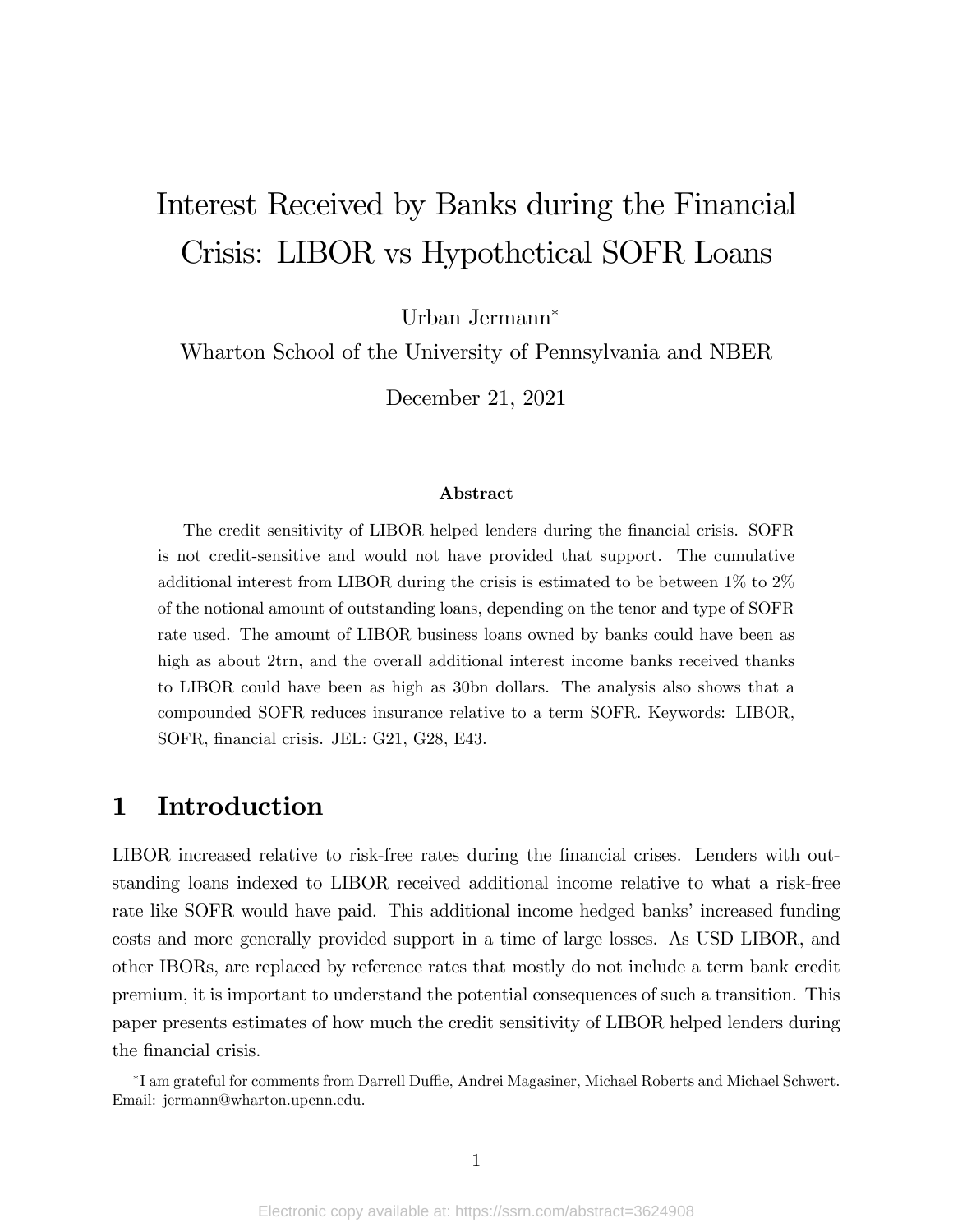In 2017, the Financial Conduct Authority (FCA) announced that by the end of 2021 market participants should have replaced LIBOR by an alternative reference rate (Bailey, 2017). LIBOR is phased out as a reference rate because the wholesale bank funding markets underlying it are not active enough to support a transactions-based determination of LIBOR. The Secured Overnight Financing Rate (SOFR) has been recommended as the alternative to USD LIBOR by the Alternative Reference Rates Committee (ARRC), the group of market participants convened by U.S. regulators to guide the transition away from LIBOR.

At the end 2021, SOFR has replaced LIBOR for the majority of new financial contracts. The lack of credit sensitivity in SOFR is recognized as a potential disadvantage for bank loans to businesses. Bloomberg's Short-Term Bank Yield Index (BSBY) has been developed as an alternative to SOFR. Like LIBOR, BSBY includes a term credit premium. Regulators have been critical of BSBY believing that it would share LIBOR's lack of robustness. It remains to be seen how widely BSBY or other credit-sensitive rates such as AMERIBOR or AXI will be used. For users who prefer a forward-looking term rate to compounding SOFR daily over one month or three months, term SOFR rates based on CME futures have become available in the second half of 2021. It remains to be seen how widely term SOFR rates will be used.

In this paper, I consider the counterfactual that business loans would have been indexed to a SOFR-based reference rate during the financial crisis. For the period from July 2007 to June 2009, which broadly covers the Önancial crisis, 1-month and 3-month LIBOR paid significantly more interest than hypothetical SOFR rates based on Overnight Treasury Repo or Overnight Index Swap rates. I estimate that only a small fraction of this difference would have been priced into SOFR loans. Based on that, I find that the cumulative additional interest from LIBOR was about 1% to 2% of the notional amount of outstanding loans, depending on the tenor and type of SOFR rate used. I find that the amount of LIBOR business loans owned by banks could have been as high as about 2trn dollars, and that the overall additional interest income banks received thanks to LIBOR could have been as high as 30bn dollars.

The analysis also shows that a compounded SOFR would have worsened the lack of insurance relative to term SOFR. This is due to the fact that emergency interest rate cuts during crisis periods affect loan payments faster with compounded rates, because payments are based on more recently determined rates than term rates. This identifies an another drawback of using compounded SOFR, in addition to the inconvenience of not knowing the rate until shortly before interest payments are due.

An additional contribution of the paper is to provide an estimate of the risk premium that would have been added to a SOFR loan relative to a LIBOR loan. LIBOR rates have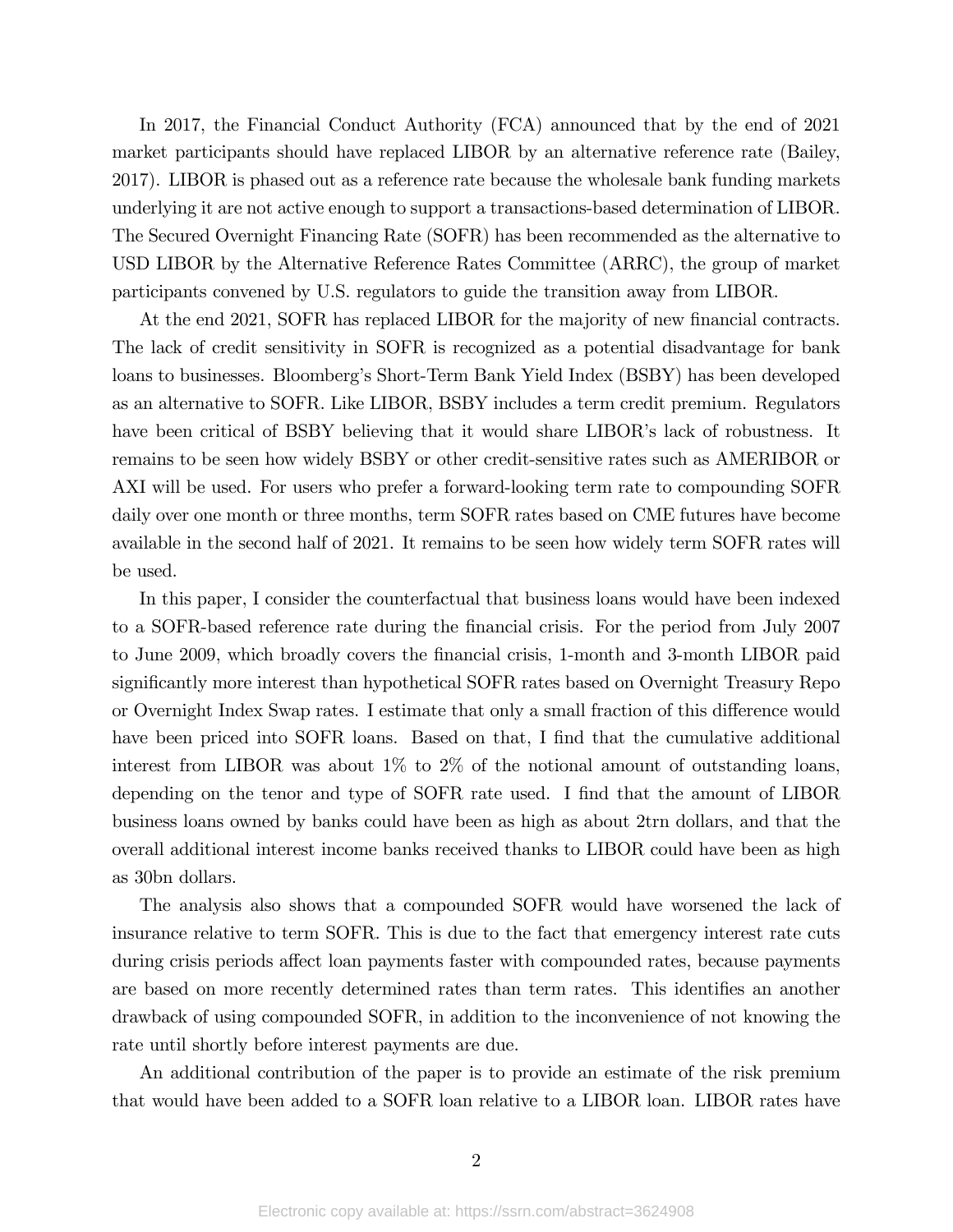mostly exceeded overnight repo rates, and a SOFR loan would therefore require a larger spread on top of the benchmark to compensate for the expected difference between the two. In addition to that, the absence of credit sensitivity in SOFR requires a premium relative to LIBOR to compensate for the lack of insurance. Based on basis swap quotes and spot prices, I estimate the implied risk premium leading up to the financial crisis to be about 4.5 bps in annualized terms. This arguably low number suggests that LIBOR offered banks an efficient way to hedge funding risk.

In related work, Jermann (2019), I study the lack of credit sensitivity of a LIBOR replacement within a dynamic general equilibrium model. The empirical results presented here are consistent with the results of that analysis. Namely, replacing LIBOR with a non-creditsensitive rate for indexing loans could have significant adverse consequences for bank balance sheets during periods of financial distress. Berndt, Duffie and Zhu (2020) construct an index of the cost of unsecured funding for banks that can be used to introduce credit sensitivity alongside a SOFR index. Kuo, Skeie and Vickery (2018) measure the impact of LIBOR manipulation. They find that LIBOR broadly tracks alternative measures of bank funding costs during 2007-09, except for the two-week period after Lehman bankruptcy where LI-BOR was below alternative measures by 20-30 basis points. Duffie and Stein (2015) review LIBOR manipulation and challenges for transiting away from LIBOR. Klingler and Syrstad (2021) study how the new benchmark rates in the US, UK and Europe vary with respect to regulatory constraints, reporting dates, and volumes of government debt outstanding.

In the rest of the paper, I start by describing the empirical approach. This is followed by the presentation of the estimated additional interest from LIBOR and the associated additional interest income on outstanding loans. A discussion section concludes.

### 2 Additional interest from LIBOR

The thought-experience is that there is a given amount of loans outstanding at the beginning of an unexpected crisis that lasts for a given time period. Over this period, the loans receive interest indexed to LIBOR. If the interest would have been determined by SOFR, what would the difference have been?

At the time of a loan commitment, it is typically expected that LIBOR would be somewhat higher than SOFR over the life of the loan. Therefore, a SOFR loan would include a somewhat higher spread on top of the benchmark index. I estimate this adjustment with a combination of derivative prices and averages of spot prices.

SOFR is an overnight rate, LIBOR loans typically use one-month or three-month (term) rates. It is expected that SOFR loans would either use a compounded SOFR rate over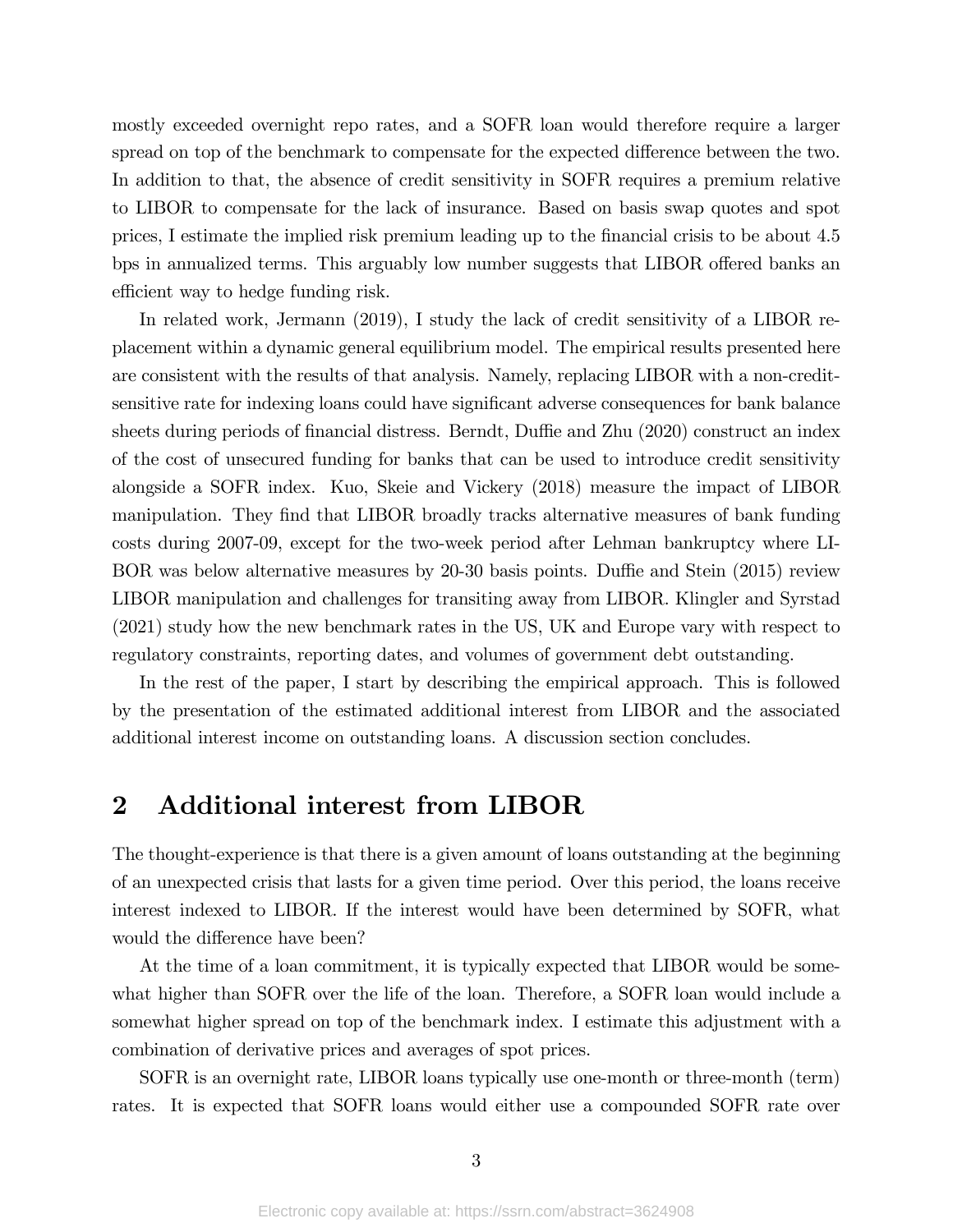periods of one or three months, or a term SOFR rate. I consider both options.

#### 2.1 Realized spread

The additional interest from LIBOR relative to SOFR is computed in the following way. Consider the spread between one-month or three-month LIBOR and the overnight treasury repo rate compounded over the same period as the LIBOR rates,

$$
s_t = L_t - O_t.
$$

 $L_t$  is the LIBOR rate determined at date t with the interest payment due one or three months later. For SOFR, Reuters' overnight treasury repo rate is used. The overnight rate is compounded over one-month or three-months periods.<sup>1</sup> Assume the crisis starts at date  $t_0$  and ends at  $t_1$ . The cumulative spread over the crisis period is computed as the simple average

$$
s_{0,1} = \left(\frac{N}{365}\right) \sum_{t=t_0}^{t_1} s_t,
$$

appropriately deannualized with  $N$ , the number of days in the crisis period. LIBOR rates are corrected for day count convention by  $365/360$ . For a given average spread, the cumulative spread obviously increases in the length of the crisis  $N$ . The crisis period is taken as the 2 years between  $7/1/2007$  and  $6/30/2009$ , so the cumulative spread equals approximately twice the average (annualized) spread.

#### 2.2 Priced and expected spread

From the realized spread,  $s_t$ , I substract the spread adjustment that would have been priced into a SOFR loan. A market-based measure of this adjustment could be obtained from basis swaps that exchange LIBOR payments for SOFR payments over the maturity of the loan. No quotes are available for basis swaps indexed to overnight repo rates for the pre-crisis period. Quotes are available for a very similar contract, namely Federal Funds/LIBOR basis swaps. These swaps exchange three-month LIBOR for the Effective Federal Funds (EFF) rate averaged over the matching three-month period. The quote is expressed as a fixed

$$
O_t = \left(\frac{365}{N}\right) \times \left(\prod_{j=t}^{t+N-1} \left(1 + \frac{O_j^d}{360}\right) - 1\right),\,
$$

where N equals either 30 or 91, and  $O_j^d$  is the overnight rate at date j.

<sup>1</sup> In particular, the compounded rate is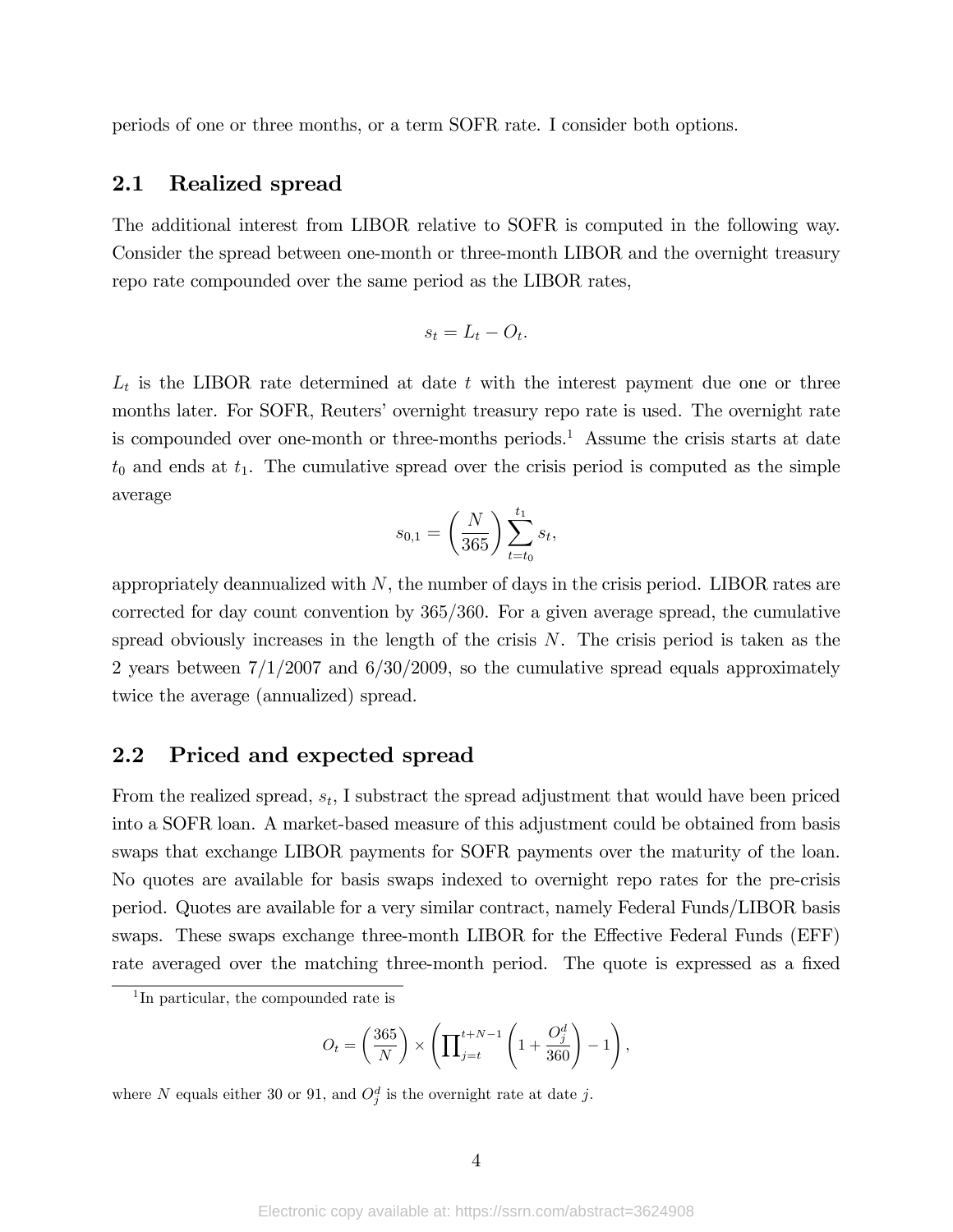add-on to the EFF leg. This corresponds to the adjustment a lender would make to convert a LIBOR loan into a loan indexed to an average of the EFF rate. The adjustment takes into account the forecast of the difference in the coupons as well as the relative riskiness of the two legs. In particular, if market participants expect LIBOR to increase relative to EFF during a crisis period, receiving the LIBOR leg would be more valuable and this would increase the quoted price of the swap. I use five-year basis swap quotes averaged over the three years before the crisis. This corresponds approximately to a broad portfolio of loans outstanding during the crisis.

To improve on this adjustment, I make a correction for the small difference in level between EFF and overnight repo rates. This is computed as the difference in the averages of these two overnight rates over the same three-year period; specifically the three-month average of the EFF and SOFR compounded over three-month. To avoid using prices determined after the start of the crisis, I drop the last three month of data.

Combining the two gives the following spread adjustment to SOFR to make a SOFR loan equivalent to a LIBOR loan:

 $S$ OFR spread adjustment = FF/LIBOR Basis Sw + average( EFF - OR)  $16.8 = 14.3 + 2.5,$ 

this is in annualized basis points (bps). I can decompose this price adjustment into two components: the expected spread and the risk premium. The expected spread, estimated as the average over the three years prior to the crisis, is 12:2 and this implies a risk premium of 4:5 bps (based on unrounded values).

#### 2.3 Other tenors and term SOFR

For the one-month interest period, no quotes for matching basis swaps are available. As an alternative, I estimate the expected spread based on the pre-crisis average of the realized LIBOR-SOFR spreads for the three years leading up to of the crisis. I add to this expected spread the risk premium estimated for the three-month interest period. With risk premiums typically increasing with maturity, this is likely to somewhat overestimate the adjustment. On the other hand, the risk premium for 3-month LIBOR minus overnight repo would probably be moderately larger than the risk premium for 3-month LIBOR minus EFF.

As an approximation to a hypothetical term SOFR, I consider Overnight Index Swap (OIS) rates with one-month and three-month maturities. As the spread adjustment, I use the average of the spread for the three years before the beginning of the crisis plus the risk premium computed as just explained.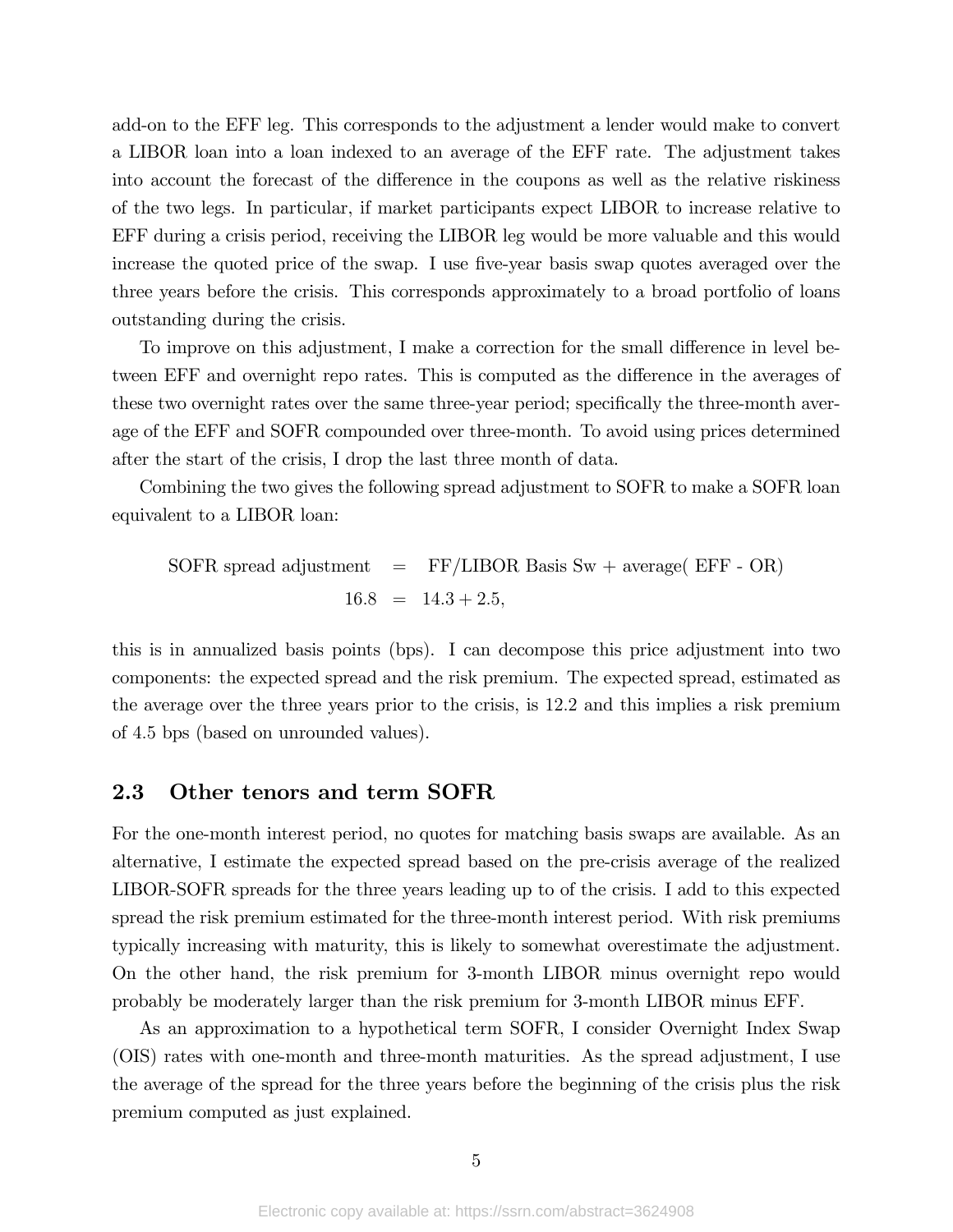| LIBOR/SOFR Spreads      |            |      |      |      | Realized Priced Expected   Additional |
|-------------------------|------------|------|------|------|---------------------------------------|
| Compounded SOFR 1-month |            | 1.41 |      | 0.23 | 1.08                                  |
|                         | 3-month    | 2.39 | 0.33 | 0.24 | 2.05                                  |
| Term SOFR               | $1$ -month | 1.15 |      | 0.17 | 0.90                                  |
|                         | 3-month    | 182  |      | 0.19 | 1.54                                  |

Table 1: Cumulative Percentage Spreads of LIBOR over SOFR for the Crisis, 7/2007 - 6/2009. "Compounded SOFR" is based on Reuters Treasury Overnight Repo rates. "Term SOFR" is based on OIS rates. The Priced Spread is derived from FF/LIBOR basis swap quotes with a 5-year maturity, averaged over the 3 years before the crisis. The Expected Spread is computed as the average of the realized spreads in the 3 years prior to the crisis (dropping the last month or 3 months before the crisis for the compounded rates which were only determined after the starting date of the crisis). The Additional Spread is the Realized Spread minus the Priced Spread for 3-month Compounded SOFR, for the other cases it is the Realized Spread minus the Expected Spread minus the risk premium from the 3-month Compounded SOFR. The reported spreads are computed for a two-year period, which corresponds to the length of the crisis period.

Table 1 reports estimates of the interest based on LIBOR relative to a hypothetical SOFR loan in terms of a percentage ever the crisis period. For instance, for a loan with a 100 dollar notional amount, three-month LIBOR paid 2.39 dollars more than a hypothetical compounded SOFR index over the crisis period. A SOFR loan would have included an additional 0.33 dollars in fixed spread payments above the benchmark rate compared to a loan indexed to LIBOR. Taken together, the LIBOR loan paid 2.05 dollars more than the SOFR loan over the crisis. This additional 2.05 dollars can be considered an insurance payout banks received thanks to indexing loans with LIBOR as opposed to compounded SOFR. The cost for this insurance was 0.09 dollars, which is the risk premium in the spread adjustment (4.5 bps per year) over the two-year crisis period.

Figure 1 displays the time series of the realized spreads,  $s_t$ . As is widely known, LIBOR rates spiked dramatically relative to risk-free rates during the crisis periods.

As shown in the Table 1, the additional spread with compounded SOFR is larger than with term SOFR. That is, with a compounded SOFR rate, interest payments would have been lower during the crisis than with term SOFR. Figure 2 makes it clear why this was the case: the compounded rate incorporates surprise rate cuts during a crisis faster than a term rate. For instance, from April to September 2008 the overnight repo rate was at a relatively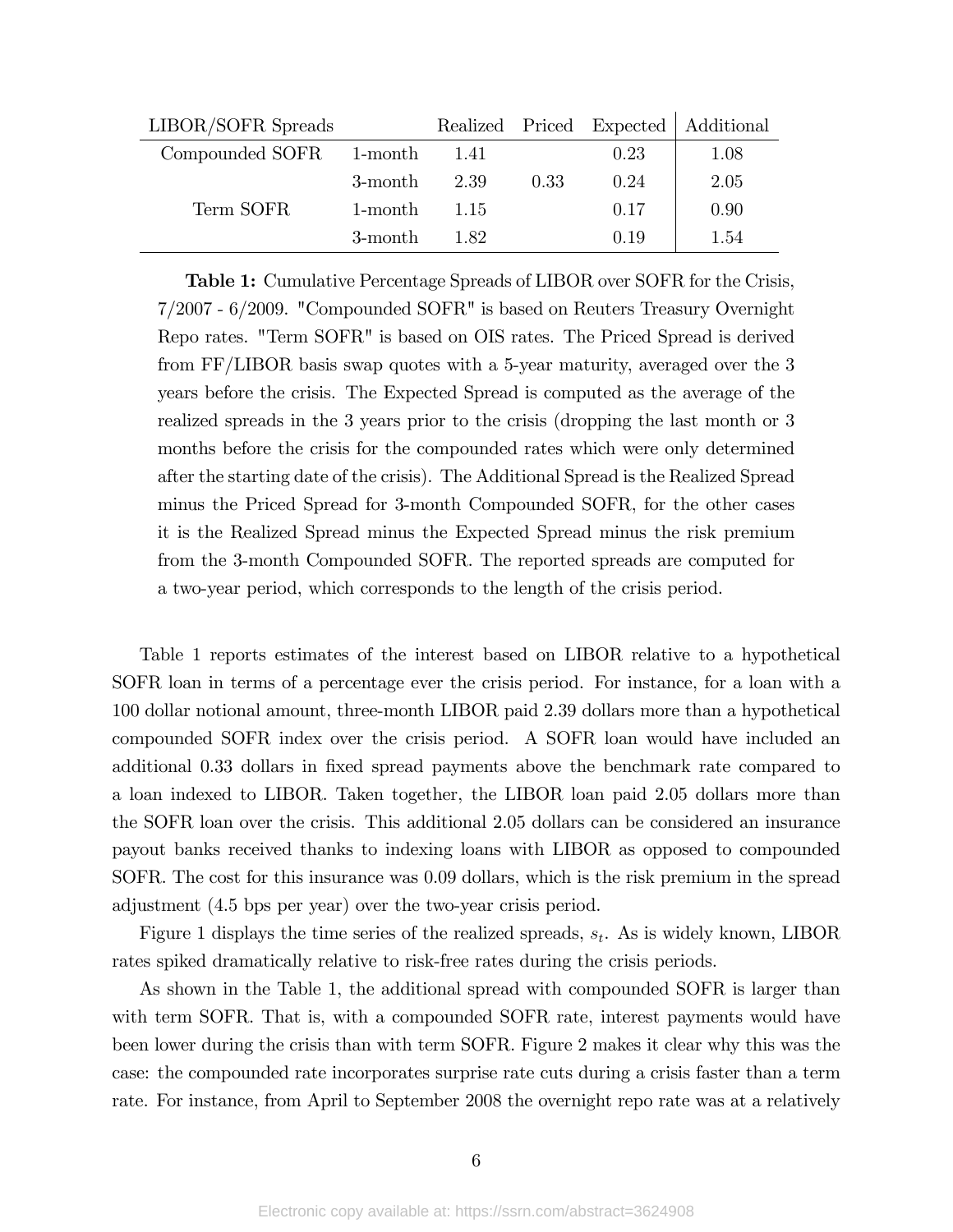

Figure 1: Realized spreads (differences in percent) between LIBOR and Compounded Overnight Treasury Repo rates for 1-month and 3-month terms. The crisis period covers 7.2007 to 6.2009. The average of the pre-crisis spreads is used to compute the expected spreads reported in Table 1.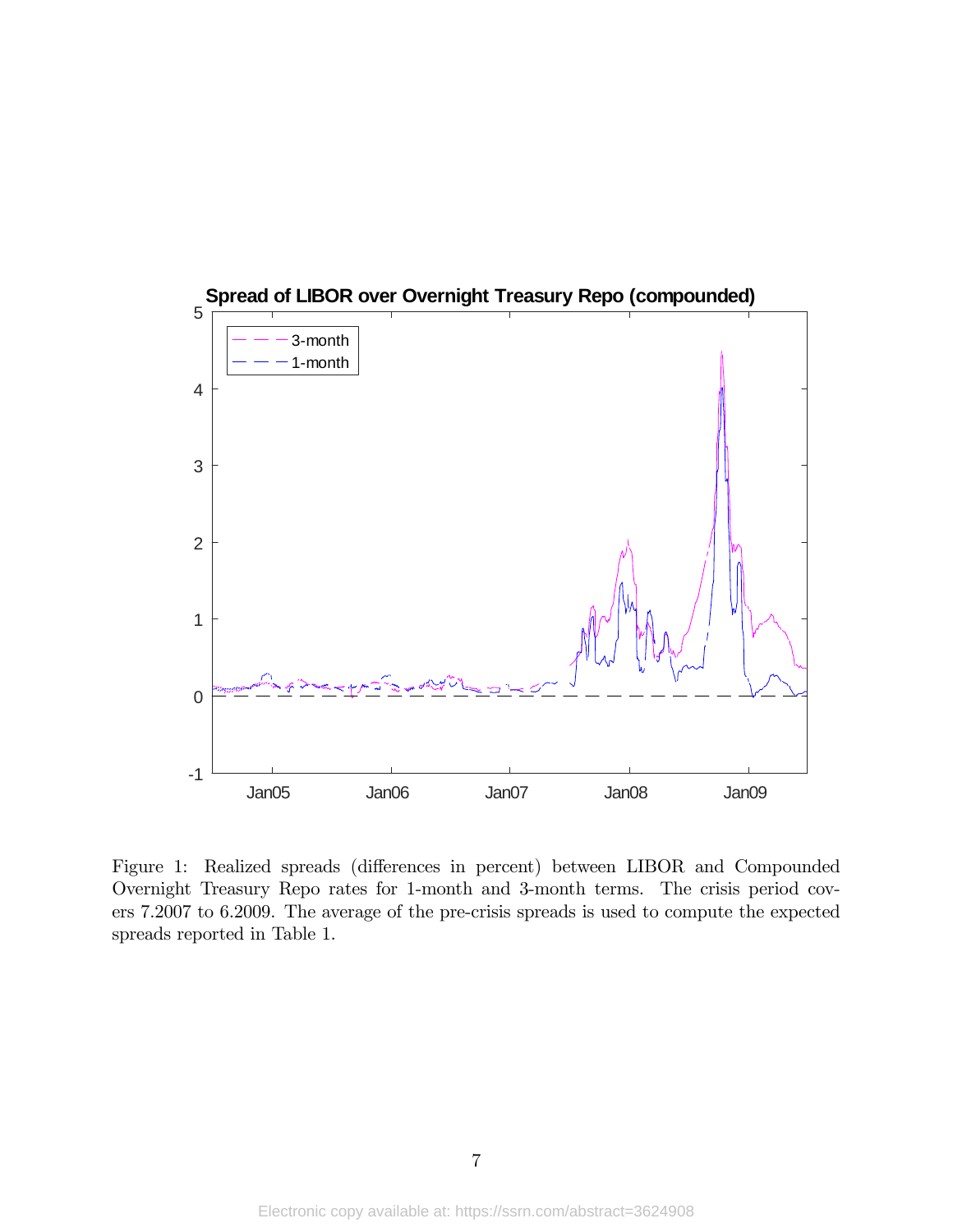constant 2%. This 2% was also the federal funds target during that period. Due to the rapidly deteriorating conditions in financial markets, the Federal Reserve lowered its target federal funds rate between October and December from 2% to below 25 basis points. The overnight repo rate closely tracked this decline. Compounded SOFR, which averages over the next 3-month period, was progressively more affected in the weeks before October by the rate cuts. As shown in the figure, compounded SOFR declined smoothly ahead of the abrupt drop in overnight rates starting in October. More generally, as shown in the figure, compounded SOFR was below the daily repo rate for almost the entire crisis period during which the Fed lowered its target from 5.25 to 0.25-0%. Because rate cuts in emergency situations are mostly unanticipated, forward looking term rates such as LIBOR (or term SOFR rate) do not forecast this decline, and interest payments on term rates would only respond three months later. One would expect future crises of this type to result in unanticipated rapid cuts in short-term interest rates, and in such situations, interest payments based on compounded SOFR would decline faster than payments based on term rates. From that perspective, a compounded SOFR exacerbates the loss of insurance for banks from eliminating the credit sensitivity of the reference rate. In other words, the SOFR-based reference rate is not creditsensitive, and in addition, a compounded overnight index immediately incorporates sharp rate cuts in a crisis.

Figure 3 shows that "Term SOFR" approximated by OIS rates was relatively stable around 2% from April to September 2008, and so was the 3-month LIBOR rate. Neither of these two term rates did anticipate in a significant way the increased financial turmoil requiring rate cuts in October. A "Term SOFR" rate would therefore have declined later then a compounded SOFR rate.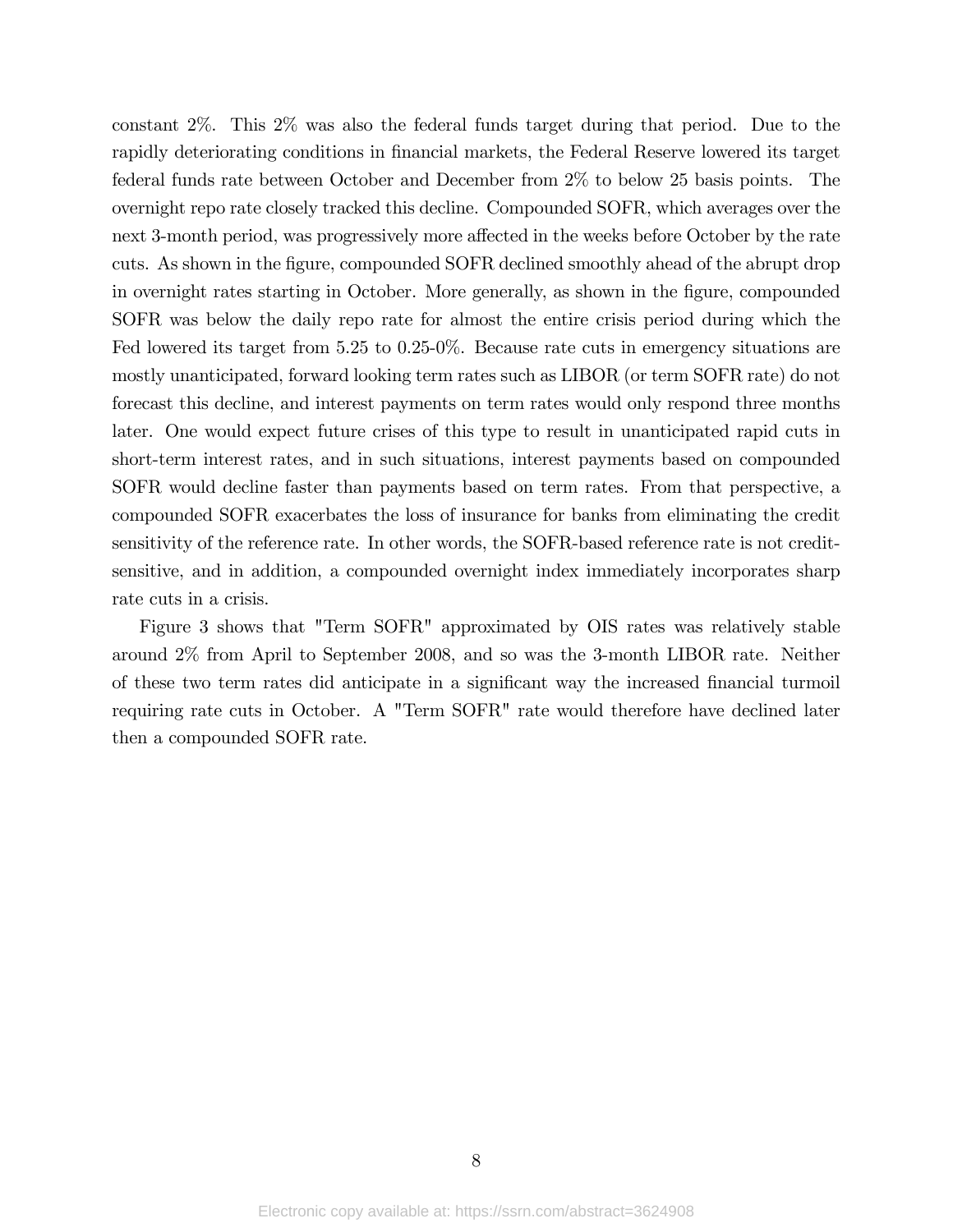

Figure 2: Interest rates during the crisis. The figure illustrates that with a reference rate based on a compounded overnight rate, surprise rate cuts result in faster declines in interest income than with a term reference rate.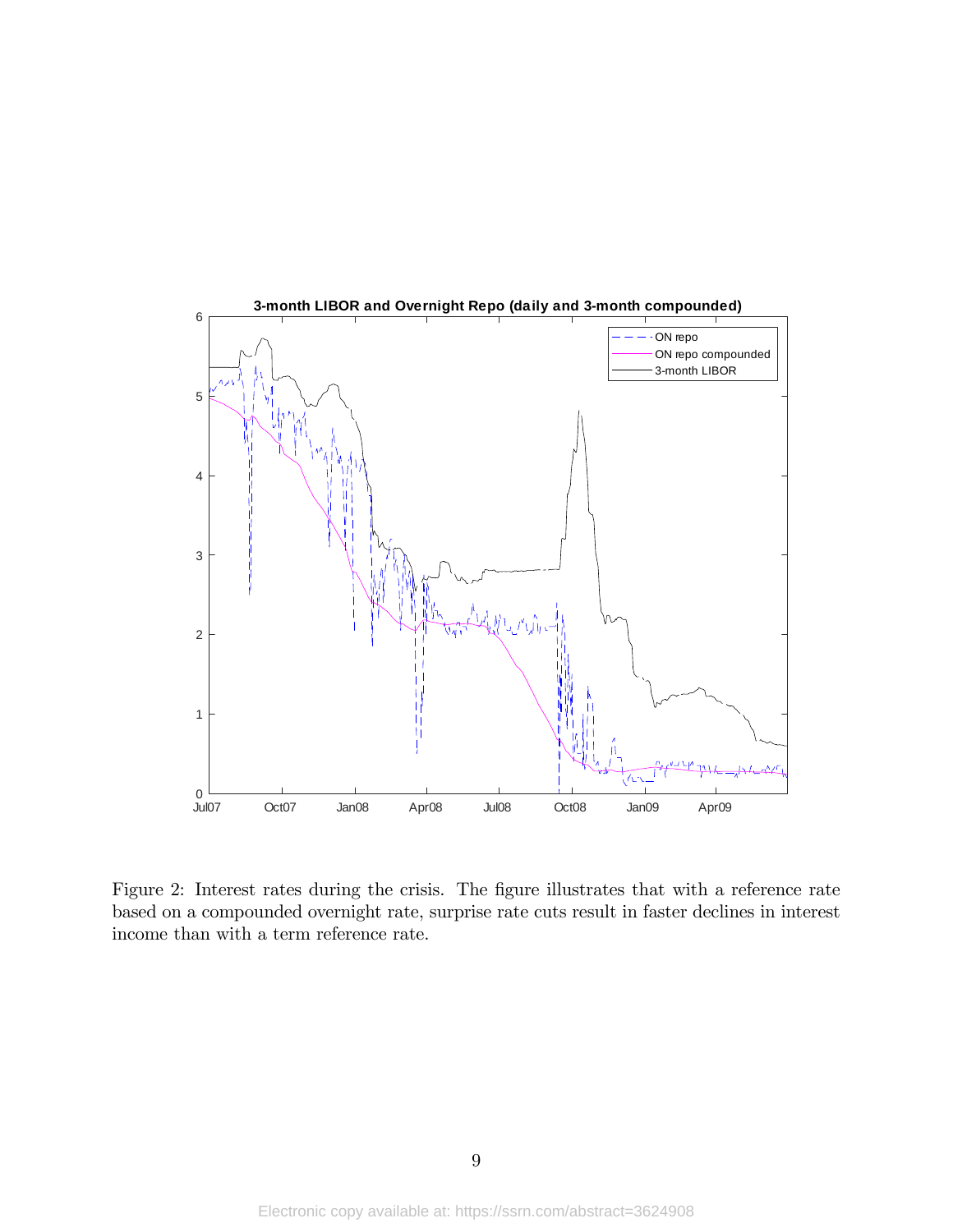

Figure 3: 3-month term rates during the crisis.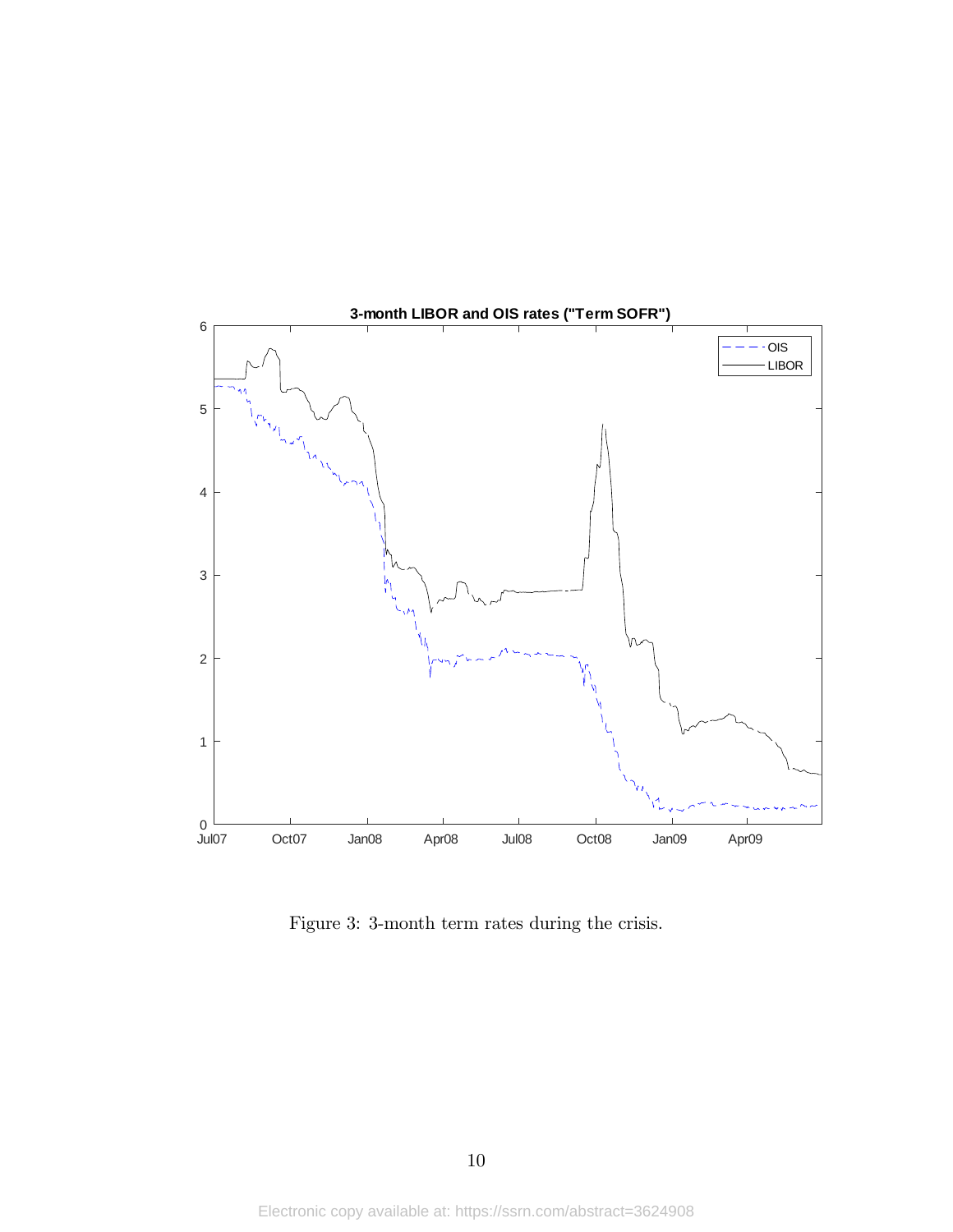### 3 Outstanding loans and additional interest income

This section estimates the amount of loans owned by banks during the financial crisis. As a back-of-the-envelope calculation, it is assumed that all loans owned by banks during the crisis were based on commitments from before the crisis. This is a coarse approximation of reality, but has the benefit of transparency. One could consider refinements to include dynamic adjustments within the two-year crisis period. Unfortunately, the information content of the available data is limited for such a dynamic approach. For instance, only net flows are observed and it is not clear whether increases in loans outstanding are from prior commitments or new commitments. These issues are considered in the discussion section.

|                                   |         |    | $7/2007-6/2009$ LIBOR Tenor $(1M/3M)$ | Bank held |
|-----------------------------------|---------|----|---------------------------------------|-----------|
|                                   | trn     | %  | $\%$                                  | $\%$      |
| Syndicated loans                  | 1.2     | 97 | 45/55                                 | 55        |
| Corporate business loans (bilat.) | 2.1     | 40 | 45/55                                 | 35        |
| Noncorporate business loans       | $1.2\,$ | 40 | 50/50                                 | 85        |
| $CRE/Comm.$ mortgages             | 3.7     | 40 | 10/90                                 | 46        |

Table 2: Outstanding Business Loans. Aggregate amounts are averages over the two-year period based on the Shared National Credit (SNC) Program for syndicated loans and the Fedís Financial Accounts for the other categories; Tables L.103, L.104, L.217-L.221. Estimates of the LIBOR proportions and tenors are based on Financial Stability Board (2014). The bank held share for syndicated loans is estimated based on studies using SNC, namely Aramonte et al (2019), Bord and Santos (2012), and Irani et al (2019). For the other categories, bank held corresponds to the depository institution amounts in the Financial Accounts.

I consider four types of business loans: Syndicated loans, bilateral corporate and noncorporate loans, and commercial mortgages. Amounts outstanding and properties of these types of loans are summarized in Table 1. Amounts are either from the Financial Accounts or, for syndicated loans, the Shared National Credit (SNC) Program. Total amounts outstanding of each of these categories exceed 1trn, with bank held amounts between a low of 35% for corporate business loans and a high of 85% for noncorporate business loans. Essentially all syndicated loans use LIBOR, while for the other types LIBOR shares are about 40%. Overall, three-month rates are somewhat more popular than one-month rates. These numbers are based on the information reported in Financial Stability Board (2014), which is partially based on "input from market participants." There are some six-month terms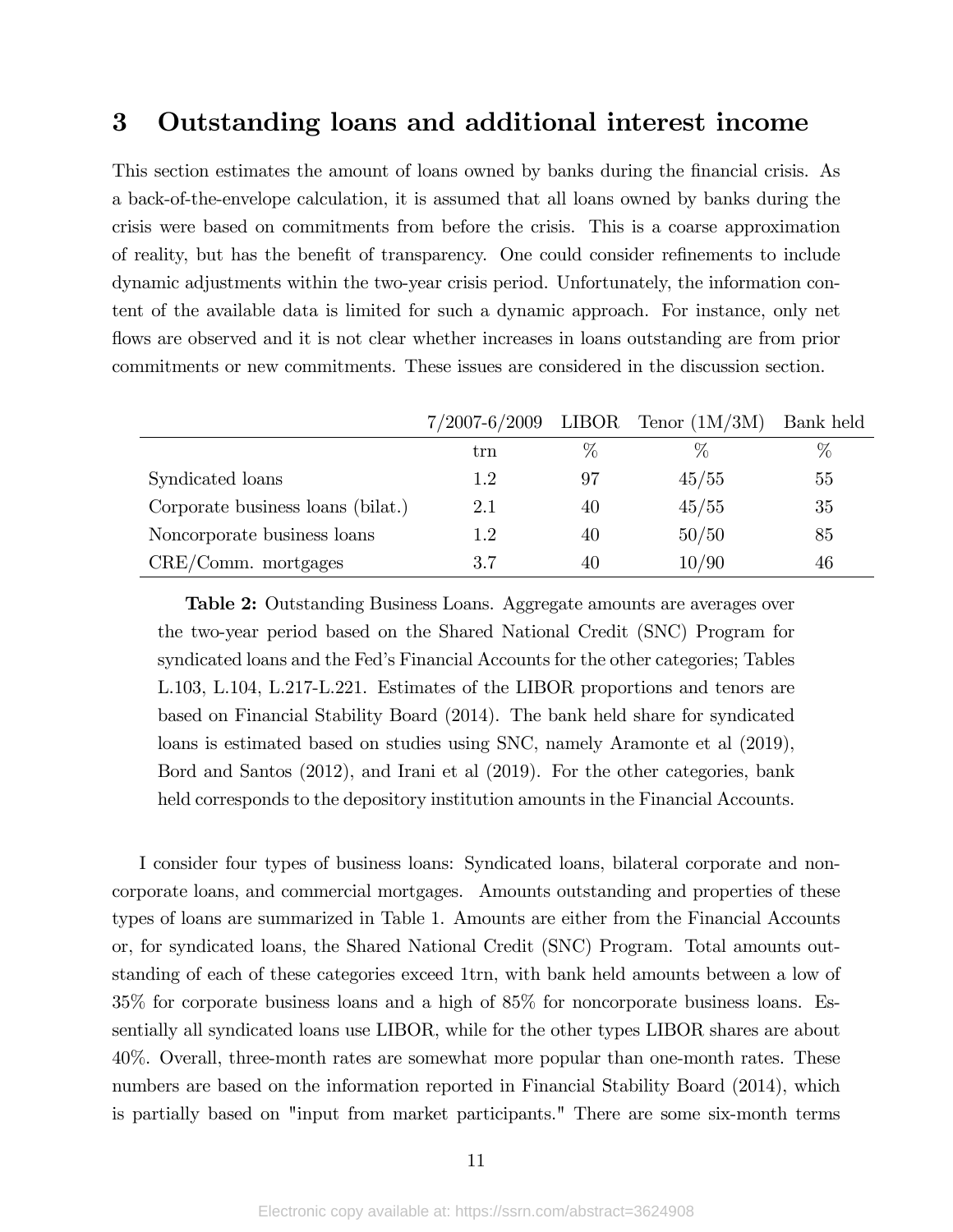for syndicated loans and corporate business loans. I am not directly including that in my calculations. Instead, for the estimates in Table 2, I have slightly increased the three-month share to account for that. The Financial Accounts report loans separately for depository institutions, these values are used for the bank held proportions. For syndicated loans, I combine information from Aramonte et al (2019), Bord and Santos (2012), and Irani et al (2019). For syndicated loans, nonbank investors include, most prominently, collateralized loan obligations (CLOs) and investment management firms. As documented by Liu and Schmidt-Eisenlohr (2019), banks are also significant investors in CLOs; this is not taken into account here.

| Bank-owned LIBOR loans            | Additional interest |              |             |
|-----------------------------------|---------------------|--------------|-------------|
|                                   | $7/2007 - 6/2009$   | "Comp. SOFR" | "Term SOFR" |
|                                   | trn                 | bn           | bn          |
| Syndicated loans                  | 0.64                | 10.3         | 8.0         |
| Corporate business loans (bilat.) | 0.29                | 4.7          | 3.7         |
| Noncorporate business loans       | 0.41                | 6.4          | 5.0         |
| $CRE/Comm.$ mortgages             | 0.68                | 10.7         | 8.3         |
| Total                             | 2.02                | 32.1         | 25.0        |

Table 3: Additional interest on bank-owned LIBOR loans. Loan amounts and additional interest is computed based on the values reported in Table 1 and 2. In particular, LIBOR loan amounts owned by banks implied by Table 2 are multiplied by the additional spreads reported in Table 1.

The additional interest income banks received from LIBOR relative to hypothetical SOFR loans is reported in Table 3. The values are computed based on the interest rate spreads reported in Table 1 combined with the loan amounts in Table 2. As shown in Table 3, additional LIBOR interest amounts to approximately 30bn dollars. The additional LIBOR interest with compounded SOFR would be about 20% larger than with term SOFR.

Bank valuations bottomed out on March 6, 2009. On that day, the Fortune 500 top 20 commercial banks from 2007 had a combined market capitalization of 204bn dollars (see Appendix for details). From this perspective, the 30bn in interest income due to the credit sensitivity of LIBOR is not a trivial amount.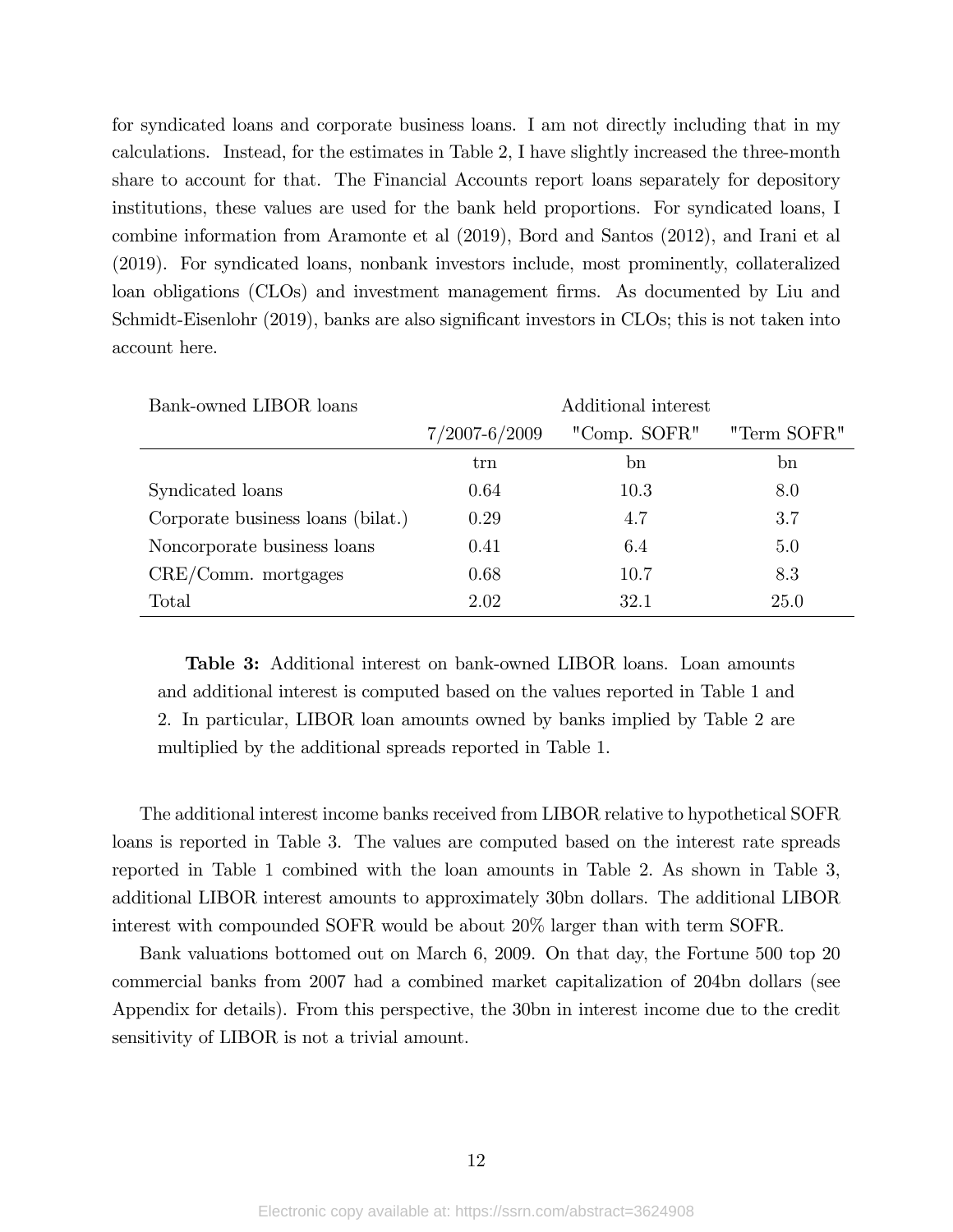### 4 Discussion

For estimating additional interest income from LIBOR on outstanding loans, it is assumed that all loans owned by banks during the crisis were based on commitments from before the crisis. This section discusses some of the issues with this assumption. Explicitly accounting for maturing and refinanced loans would lower my estimates. On the other hand, SOFR indexing would have made it even more attractive for borrowers to draw down existing commitments, which could have increased my estimates.

Explicitly accounting for loans maturing during the crisis would lower the amount of outstanding loans. If loans are reÖnanced, then one would expect SOFR loans to be issued at similar conditions as LIBOR loans and the additional interest from LIBOR would be lower.

Borrowers have the ability to refinance loans. Bank loans are typically one-sided commitments from the banks. As loans are refinanced, one would expect SOFR loans to be issued at similar conditions as LIBOR loans and this would lower the additional interest from LIBOR. However, company-specific credit spreads added to the reference rate were higher during the crisis, reducing the incentive to refinance.

To the extent that borrowers draw down existing credit commitments during the crisis, this increases the outstanding amounts based on pre-crisis pricing. My calculations implicitly assume that any new outstanding loans during the crisis are based on pre-crisis commitments. That is unlikely to be entirely correct. However, the SNC Program (2020) data suggests that a significant share of existing commitments were drawn down by non-financial borrowers during the Önancial crises. As shown in Table 4, the share of outstanding loans in committed loans was 36% for 2007, for 2009, this ratio stood at 54%. In addition, the total committed credit in 2009 is barely higher than in 2008. Both of these facts suggest that banks experienced large drawdowns on their credit commitments during the crisis. Other evidence consistent with this view is presented by Ivashina and Scharfstein (2010) and Berrospide and Meisenzahl (2015).

|      |        |       | \$ billions Committed Outstanding Out/Committed |
|------|--------|-------|-------------------------------------------------|
| 2007 | 2, 275 | 835   | 0.36                                            |
| 2008 | 2,789  | 1,208 | 0.43                                            |
| 2009 | 2,881  | 1,563 | 0.54                                            |

Table 4: Committed and outstanding syndicated loans. Data is from the Shared National Credit (SNC) Program (2020) and covers credits with minimum loan commitments of \$20 million or more shared by two or more regulated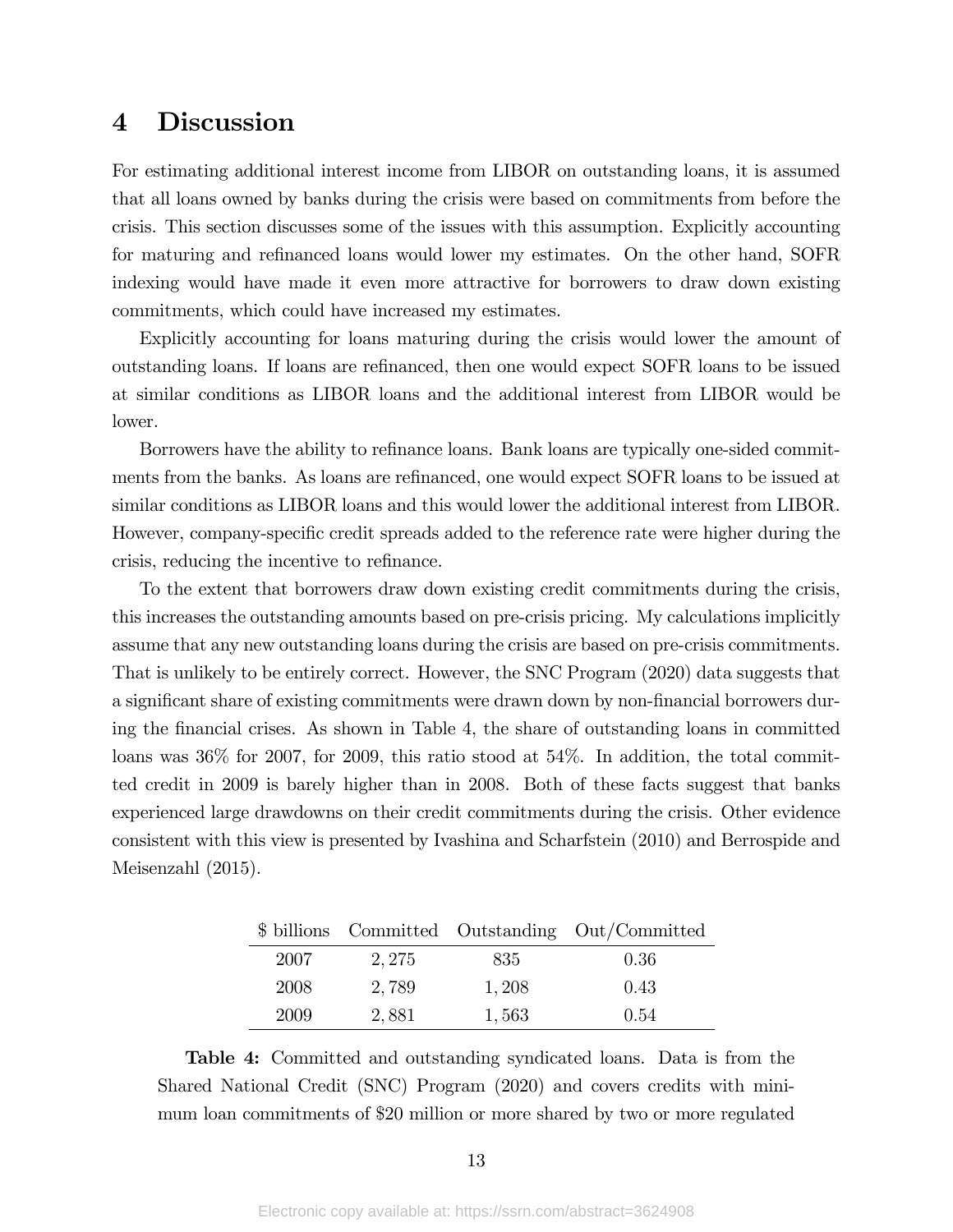financial institutions (banks).

The discussion of these three points suggests that my estimate of the additional interest income could be considered as an upper bound. However, another consideration are the potential additional drawdowns on loan commitments during the financial crises if loans would have been priced with SOFR. With LIBOR at times several percentage points above my hypothetical SOFR rates, it would then have been more advantageous to draw on existing loan commitments. As shown in Table 4, commitments for syndicated loans exceeded outstanding loans by at least 1trn throughout the crisis. Therefore, there was a lot of room for additional drawdowns. These additional drawdowns would have not only increased my estimate of the outstanding loans during the crisis but banks would have been forced to seek funding for these commitments at a very challenging time, and this could have further increased their marginal funding costs.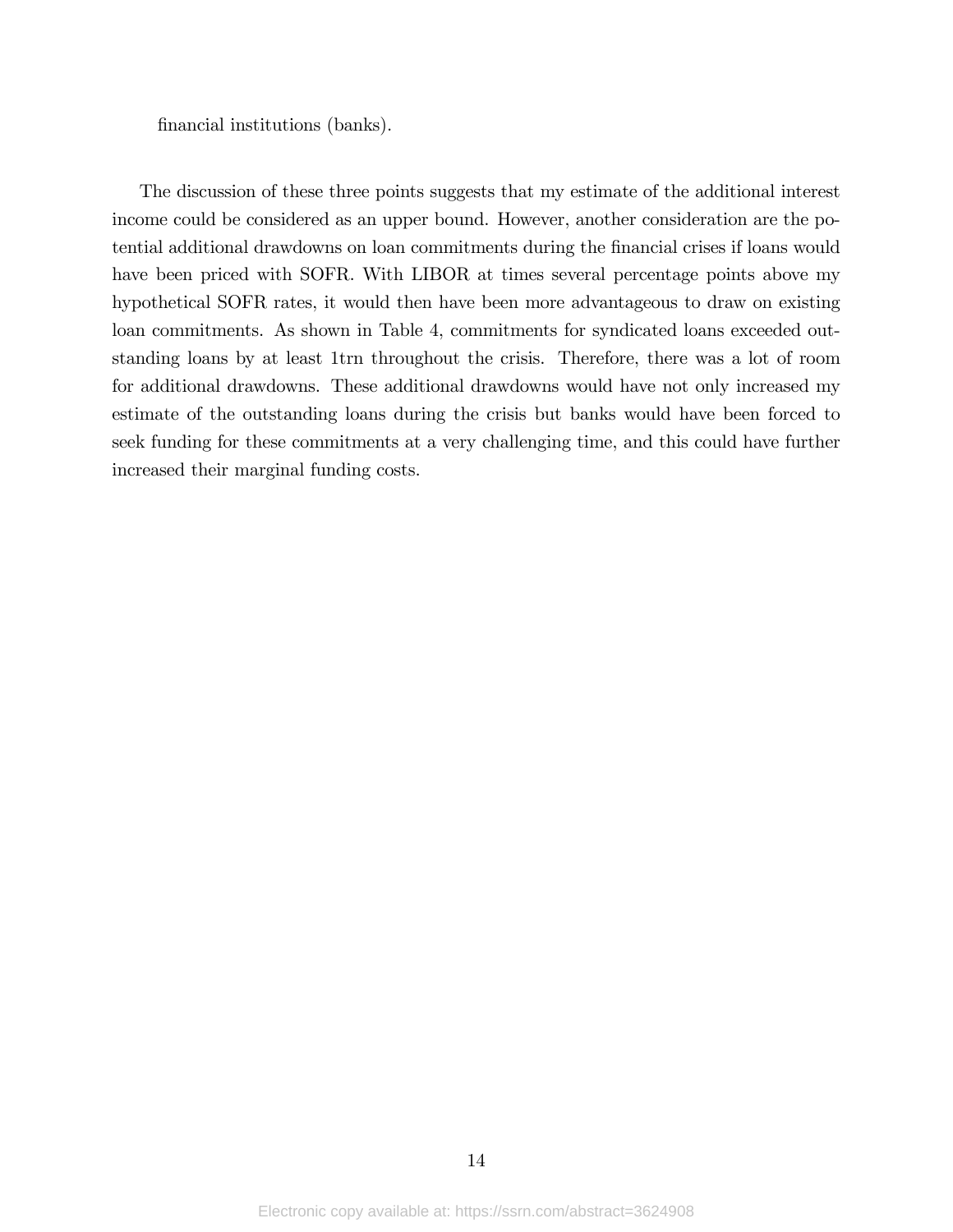### References

Aramonte, Sirio, Seung Jung Lee, and Viktors Stebunovs, 2019, "Risk taking and low longer-term interest rates: Evidence from the U.S. syndicated term loan market", Journal of Banking & Finance, forthcoming.

ARRC, 2020a, "Frequently Asked Questions Version: June 2, 2020", https://www.newyorkfed.org/arrc/publications.

ARRC, 2020b, "ARRC Announces Recommendation of a Spread Adjustment Methodology for Cash Products", April 8, 2020, https://www.newyorkfed.org/medialibrary/Microsites/arrc/files/2020 /ARRC\_Spread\_Adjustment\_Methodology.pdf.

Bailey, Andrew, 2017, "The future of LIBOR", Speech by Andrew Bailey, Chief Executive of the FCA, https://www.fca.org.uk/news/speeches/the-future-of-libor.

Berndt, Antje and Duffie, James Darrell and Zhu, Yichao, 2020, "Across-the-Curve Credit Spread Indices", Stanford University Graduate School of Business Research Paper No. 3884

Berrospide, Jose M., and Ralf R. Meisenzahl, 2015, "The Real Effects of Credit Line Drawdowns", Finance and Economic Discussion Series 2015-007. Board of Governors of the Federal Reserve System (U.S.). http://dx.doi.org/10.17016/FEDS.2015.007.

Duffie, Darrell and Jeremy C. Stein, 2015, "Reforming LIBOR and Other Financial Market Benchmarks", Journal of Economic Perspectives, Volume 29, Number 2, 191–212.<sup> $\epsilon$ </sup>

Financial Stability Board, 2014, "Market Participants Group on Reforming Interest Rate Benchmarks," Final Report, March 2014, pages 311-316.

Irani , Rustom M., Rajkamal Iyer, Ralf R. Meisenzahl, and Jose-Luis Peydro, 2019, "The Rise of Shadow Banking:Evidence from Capital Regulation", working paper.

Bord, Vitaly M. and João A. C. Santos, 2012, "The Rise of the Originate-to-Distribute Model and the Role of Banks in Financial Intermediation", FRBNY Economic Policy Review, Volume 18, Number 2 July

Ivashina, Victoria and David S. Scharfstein, 2010, "Bank Lending during the Financial Crisis of 2008", Journal of Financial Economics Vol. 97(3), pp. 319-338.

Jermann, Urban, 2019, "Is SOFR better than LIBOR?", Wharton School University of Pennsylvania, unpublished manuscript.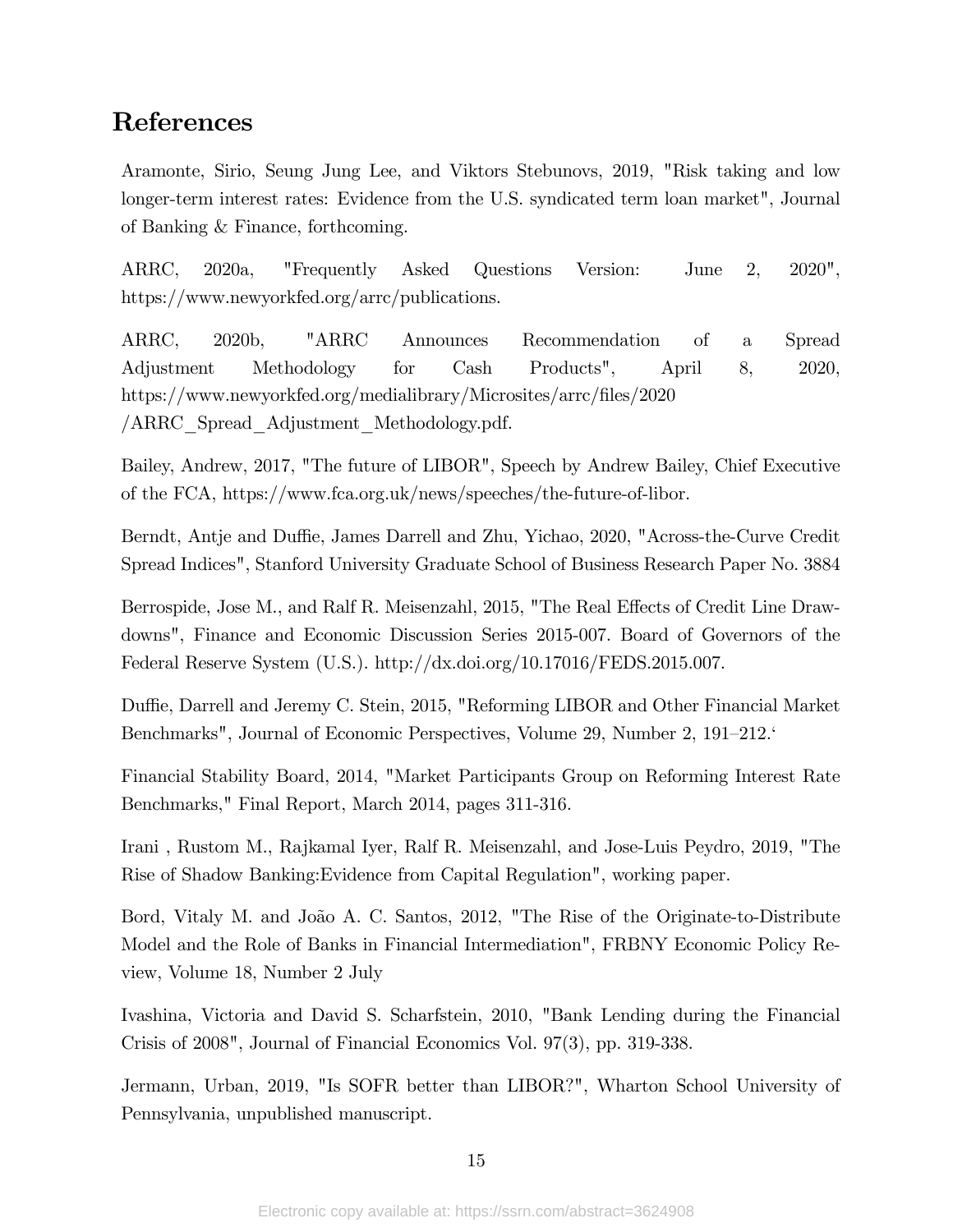Klingler, Sven and Olav Syrstad, 2021, "Life after LIBOR", Journal of Financial Economics, Volume 141, Issue 2, August 2021, Pages 783-801.

Kuo, Dennis, David Skeie, and James Vickery, 2018, "A Comparison of Libor to Other Measures of Bank Borrowing Costs", unpublished manuscript.

Liu, Emily and Tim Schmidt-Eisenlohr, 2019, "Who Owns U.S. CLO Securities?", FRBNY FEDS Notes, July 19, 2019.

Shared National Credit Program, 2020, "1st and 3rd Quarter 2019 Reviews", January 2020.